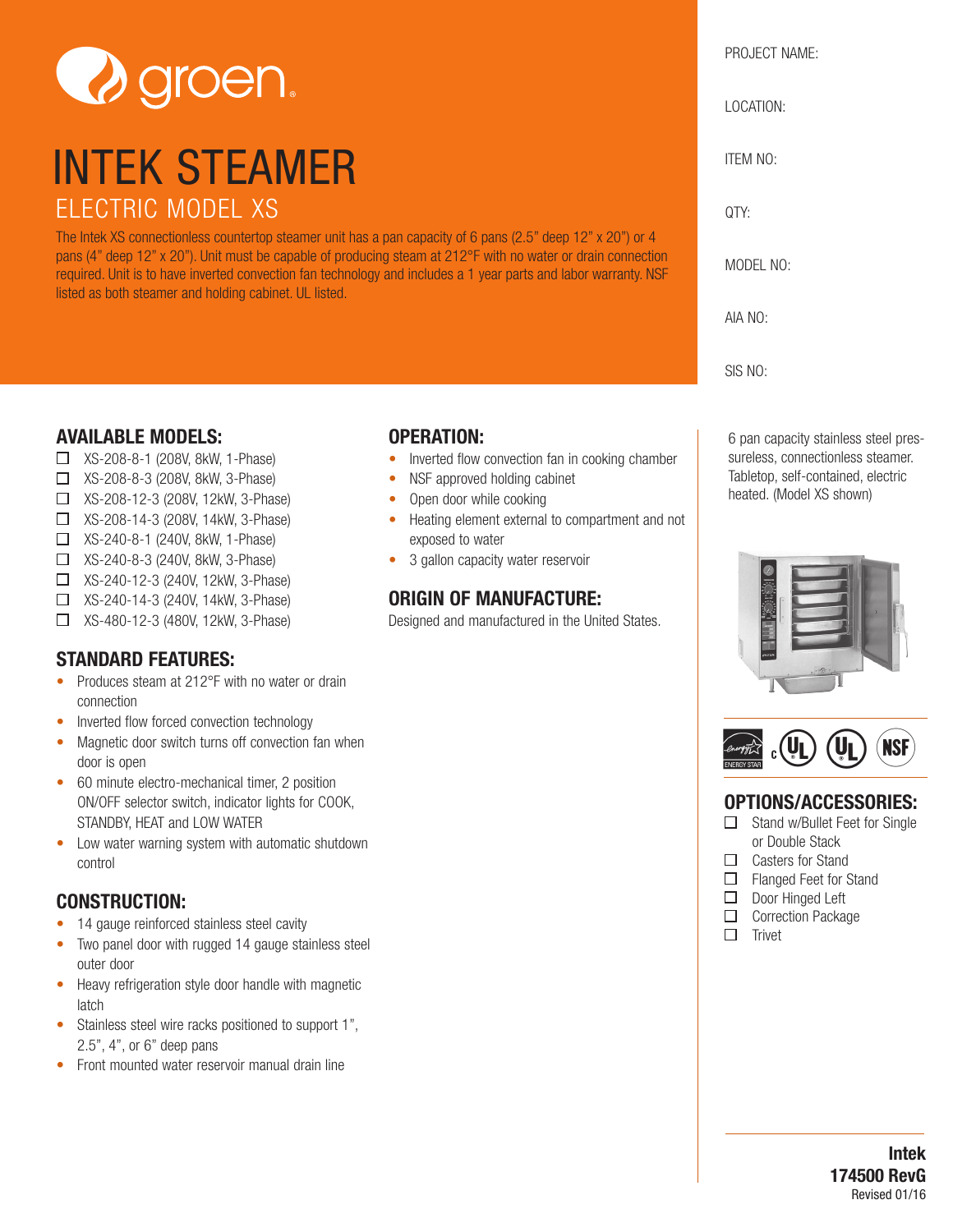



| <b>Model</b>  | No. of<br><b>Pans</b>                             | <b>Voltage</b> | <b>KW/hr</b> | <b>NEMA</b>          | <b>Width</b><br>IN | <b>Depth</b><br>IN | Height*<br>IN | Weight<br><b>LBS</b> |
|---------------|---------------------------------------------------|----------------|--------------|----------------------|--------------------|--------------------|---------------|----------------------|
| XS-208-6-1    | 6                                                 | 208/60/1       | 6            | 6-50P                | $23 - 1/4"$        | 29"                | $30 - 1/4$ "  | 270                  |
| XS-208-8-1    | 6                                                 | 208/60/1       | 8            | $6-50P$              | $23 - 1/4"$        | 29"                | $30 - 1/4"$   | 270                  |
| XS-208-8-3    | 6                                                 | 208/60/3       | 8            | L15-30P              | $23 - 1/4"$        | 29"                | $30 - 1/4"$   | 270                  |
| XS-208-12-3   | 6                                                 | 208/60/3       | 12           | 15-50P               | $23 - 1/4"$        | 29"                | $30 - 1/4"$   | 270                  |
| XS-208-14-3   | 6                                                 | 208/60/3       | 14           | 15-50P               | $23 - 1/4"$        | 29"                | $30 - 1/4"$   | 270                  |
| $XS-240-6-1$  | 6                                                 | 240/60/1       | 6            | 6-50P                | $23 - 1/4"$        | 29"                | $30 - 1/4"$   | 270                  |
| $XS-240-8-1$  | 6                                                 | 240/60/1       | 8            | 6-50P                | $23 - 1/4"$        | 29"                | $30 - 1/4$ "  | 270                  |
| XS-240-8-3    | 6                                                 | 240/60/3       | 8            | L <sub>15</sub> -30P | $23 - 1/4"$        | 29"                | $30 - 1/4"$   | 270                  |
| $XS-240-12-3$ | 6                                                 | 240/60/3       | 12           | 15-50P               | $23 - 1/4"$        | 29"                | $30 - 1/4$ "  | 270                  |
| XS-240-14-3   | 6                                                 | 240/60/3       | 14           | 15-50P               | $23 - 1/4"$        | 29"                | $30 - 1/4$ "  | 270                  |
| XS-480-12-3   | 6                                                 | 480/60/3       | 12           | L <sub>16</sub> -20  | $23 - 1/4"$        | 29"                | $30 - 1/4$ "  | 270                  |
| 170944        | STAND W/BULLET FEET, FOR SINGLE OR DOUBLE STACKED |                |              |                      | 27"                | 32.5"              | 47"           | 62                   |

\*Optional stands are 27" w x 32.5" d x 47" h, 62 lbs. Overall height of unit installed on a single stand is 60.25".

15.931"

Overall height of units installed on a double stand is 71.5".



15,629"